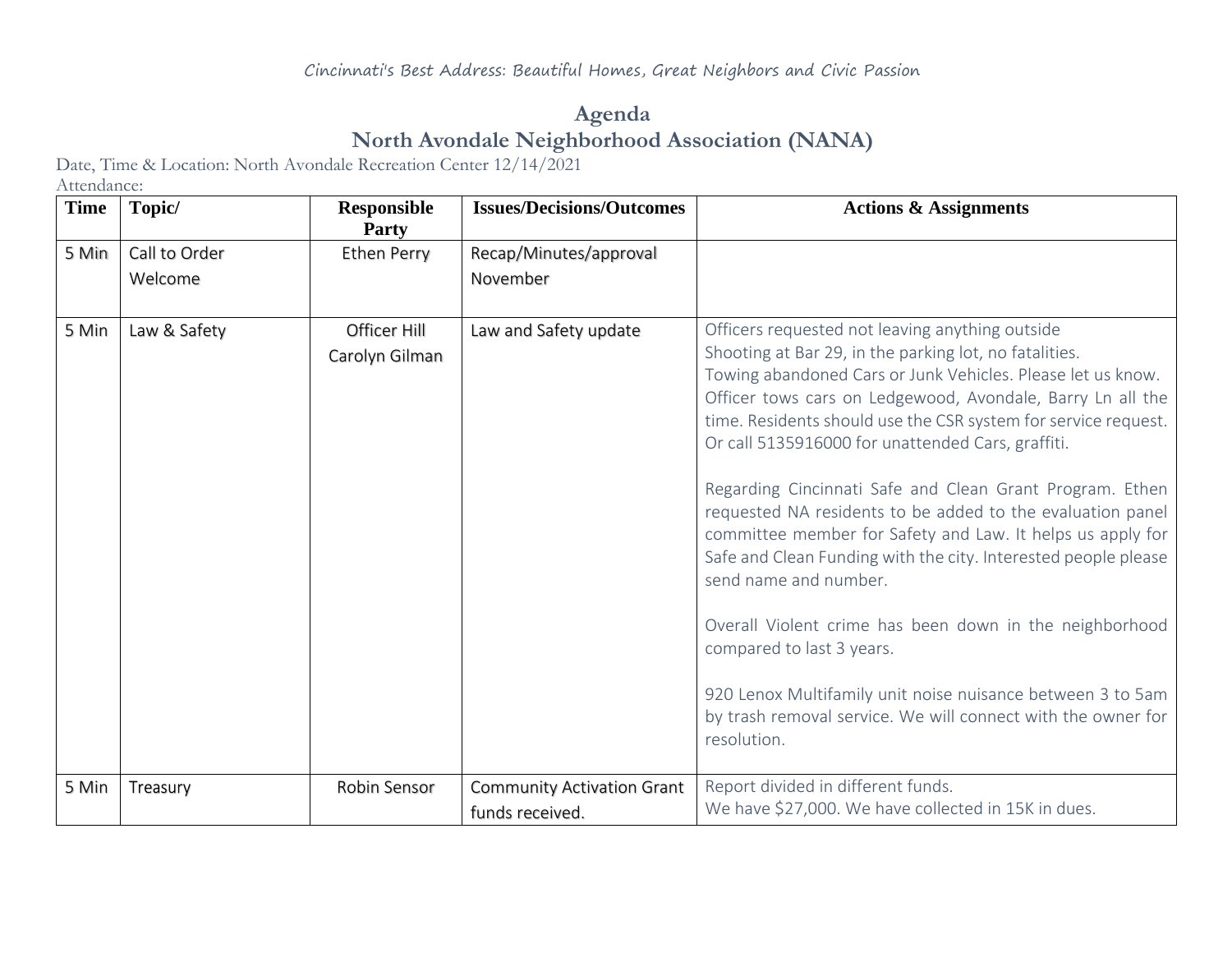|           |                |                 | Financial Updates/needs<br>NSP submitted           | Trying to reduce our cost on newsletters.<br>We have a onetime grant of \$10K via invest in Neighborhood<br>Assistance via Covid Funds.                                                                                                                                                                                                                                                                                                                                                                                                                                                                                                                          |
|-----------|----------------|-----------------|----------------------------------------------------|------------------------------------------------------------------------------------------------------------------------------------------------------------------------------------------------------------------------------------------------------------------------------------------------------------------------------------------------------------------------------------------------------------------------------------------------------------------------------------------------------------------------------------------------------------------------------------------------------------------------------------------------------------------|
| 5 Min     | Beautification | Jolene Struebbe | Recep of project/needs<br>Flower pot agreement doc | Jolene is appreciated for organizing volunteers and getting the<br>work done.<br>We have quite a few spots being adopted by our neighbors<br>also on an Interactive map shows areas for adapt a spot.<br>Helping to reach out for garden Please reach out to us.<br>Suggestion to submit our beautification committee for Love<br>Thy 'Nati award to recognize their works. It will also qualify us<br>for \$500.                                                                                                                                                                                                                                                |
| 5<br>Mins | Website update | Patrice Watson  | -Website update<br>-Grant money uses for 2022      | We have migrated from GoDaddy to WEB engine. New site is<br>under construction and working on plugins, etc. Populating<br>with Archive content. NABA will also have its own designated<br>page. We can login NABA on NANA site.<br>Ethan, Amy Harton, Miles Wolf, Charlene Morse, & Patrice<br>currently working on different aspects.<br>Requesting volunteers to be part of the website development<br>for content writing, storytelling, videography, photography,<br>illustrations, data, social media, community engagement, and<br>website management.<br>Question: NABA, Do we have a list of business members from<br>the past to be put on new website? |